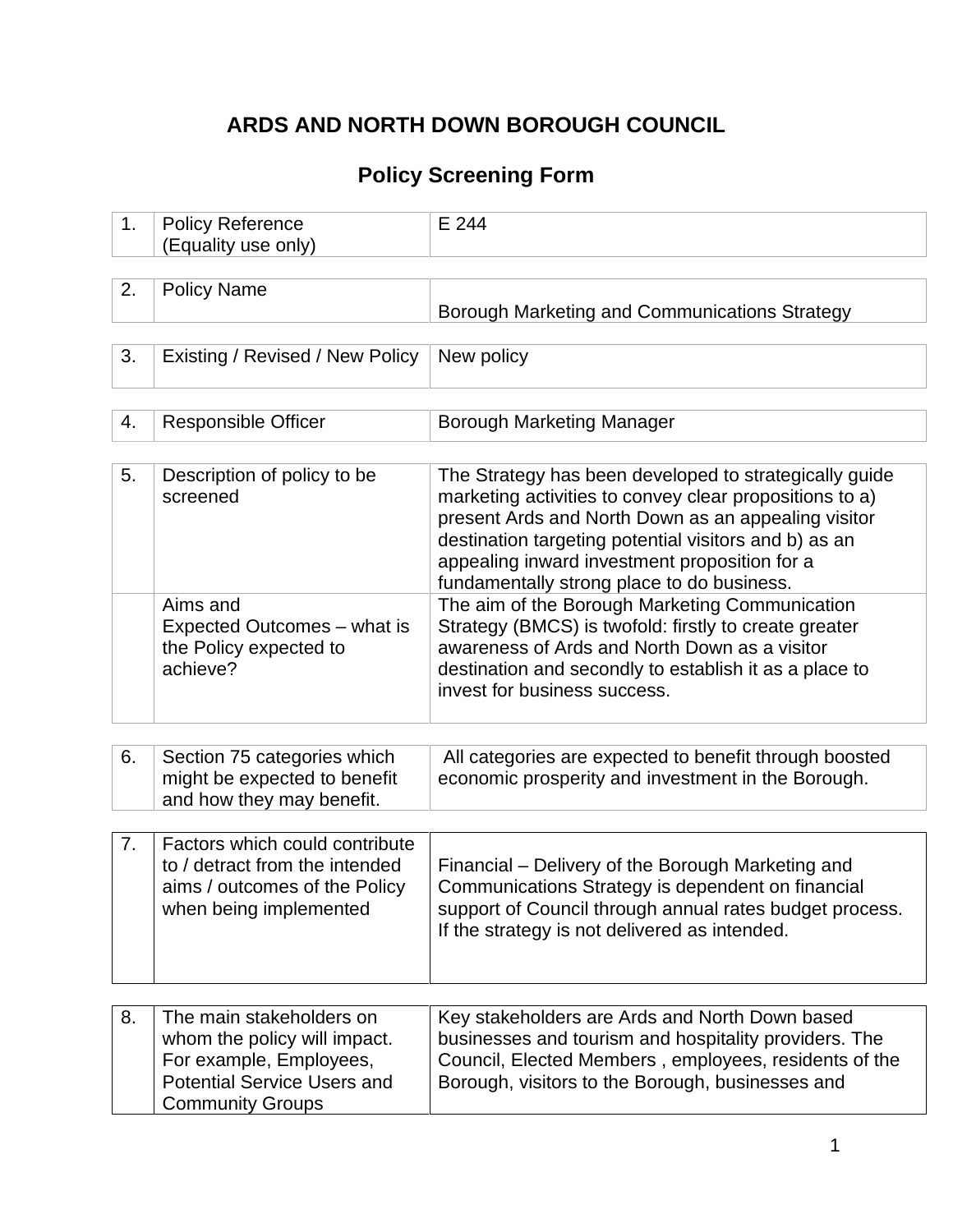| 9. | Please provide details of other policies which have a bearing on this one. |                             |  |  |  |  |  |  |
|----|----------------------------------------------------------------------------|-----------------------------|--|--|--|--|--|--|
|    | The Big Plan                                                               | Ards and North Down Borough |  |  |  |  |  |  |
|    | The Corporate Plan                                                         | Council                     |  |  |  |  |  |  |
|    | Integrated Tourism, Regeneration and Economic                              |                             |  |  |  |  |  |  |
|    | Development Strategy 2018-2030 (ITRDS)                                     |                             |  |  |  |  |  |  |
|    |                                                                            |                             |  |  |  |  |  |  |

**\*\*\* This data is generic to the Borough. You may be required to include geographical area specific data or other relevant data such as more specific groups eg age, depending on the policy and its aim.**

| 10. |               | Available evidence (quantitative and qualitative) considered as important to encourage |                                                                        |                  |                  |                  |             |  |  |  |  |
|-----|---------------|----------------------------------------------------------------------------------------|------------------------------------------------------------------------|------------------|------------------|------------------|-------------|--|--|--|--|
|     |               | completion in relation to:                                                             |                                                                        |                  |                  |                  |             |  |  |  |  |
|     | Religious     | <b>Summary:</b>                                                                        |                                                                        |                  |                  |                  |             |  |  |  |  |
|     | <b>Belief</b> | The Northern Ireland Census 2011 (NISRA) statistics for the Borough area               |                                                                        |                  |                  |                  |             |  |  |  |  |
|     |               | showed that 75% are or have been brought up in Protestant and Other                    |                                                                        |                  |                  |                  |             |  |  |  |  |
|     |               | Christian (including Christian related) religions. While this varied across the        |                                                                        |                  |                  |                  |             |  |  |  |  |
|     |               | borough from 17% in Portaferry ward to 87% in Carrowdore ward this does not            |                                                                        |                  |                  |                  |             |  |  |  |  |
|     |               | have any relation to this policy. These compared to 48% for Northern Ireland           |                                                                        |                  |                  |                  |             |  |  |  |  |
|     |               | as a whole.                                                                            |                                                                        |                  |                  |                  |             |  |  |  |  |
|     |               | See table below                                                                        |                                                                        |                  |                  |                  |             |  |  |  |  |
|     |               | Data:                                                                                  |                                                                        |                  |                  |                  |             |  |  |  |  |
|     |               |                                                                                        | <b>Religion or Religion Brought up in (Numbers with % in brackets)</b> |                  |                  |                  |             |  |  |  |  |
|     |               |                                                                                        | All usual                                                              | Catholic         | Protestant       | Other            | <b>None</b> |  |  |  |  |
|     |               |                                                                                        | residents                                                              |                  | and Other        | <b>Religions</b> |             |  |  |  |  |
|     |               |                                                                                        |                                                                        |                  | Christian        |                  |             |  |  |  |  |
|     |               |                                                                                        |                                                                        |                  | (including)      |                  |             |  |  |  |  |
|     |               |                                                                                        |                                                                        |                  | Christian        |                  |             |  |  |  |  |
|     |               |                                                                                        |                                                                        |                  | related)         |                  |             |  |  |  |  |
|     |               | Northern                                                                               |                                                                        |                  |                  |                  | 101,169     |  |  |  |  |
|     |               | Ireland                                                                                | 1,810,863<br>$(100\%)$                                                 | 817,385<br>(45%) | 875,717<br>(48%) | 16,592<br>(1%)   | (6%)        |  |  |  |  |
|     |               | Ards<br>and                                                                            |                                                                        |                  |                  |                  |             |  |  |  |  |
|     |               | <b>North</b>                                                                           |                                                                        |                  |                  |                  |             |  |  |  |  |
|     |               | Down                                                                                   |                                                                        |                  |                  |                  |             |  |  |  |  |
|     |               | Borough                                                                                | 156,672                                                                | 20,550           | 117,589          | 1,729            | 16,804      |  |  |  |  |
|     |               | Council                                                                                | $(100\%)$                                                              | (13%)            | (75%)            | (1%)             | (11%)       |  |  |  |  |
|     |               | Source: Religion or religion brought up in. Census 2011, NISRA                         |                                                                        |                  |                  |                  |             |  |  |  |  |
|     | Political     | <b>Summary:</b>                                                                        |                                                                        |                  |                  |                  |             |  |  |  |  |
|     | Opinion       | Electoral Office data from recent Local Government elections detail the political      |                                                                        |                  |                  |                  |             |  |  |  |  |
|     |               | representation on Ards and North Down Council, The Stormont Executive for              |                                                                        |                  |                  |                  |             |  |  |  |  |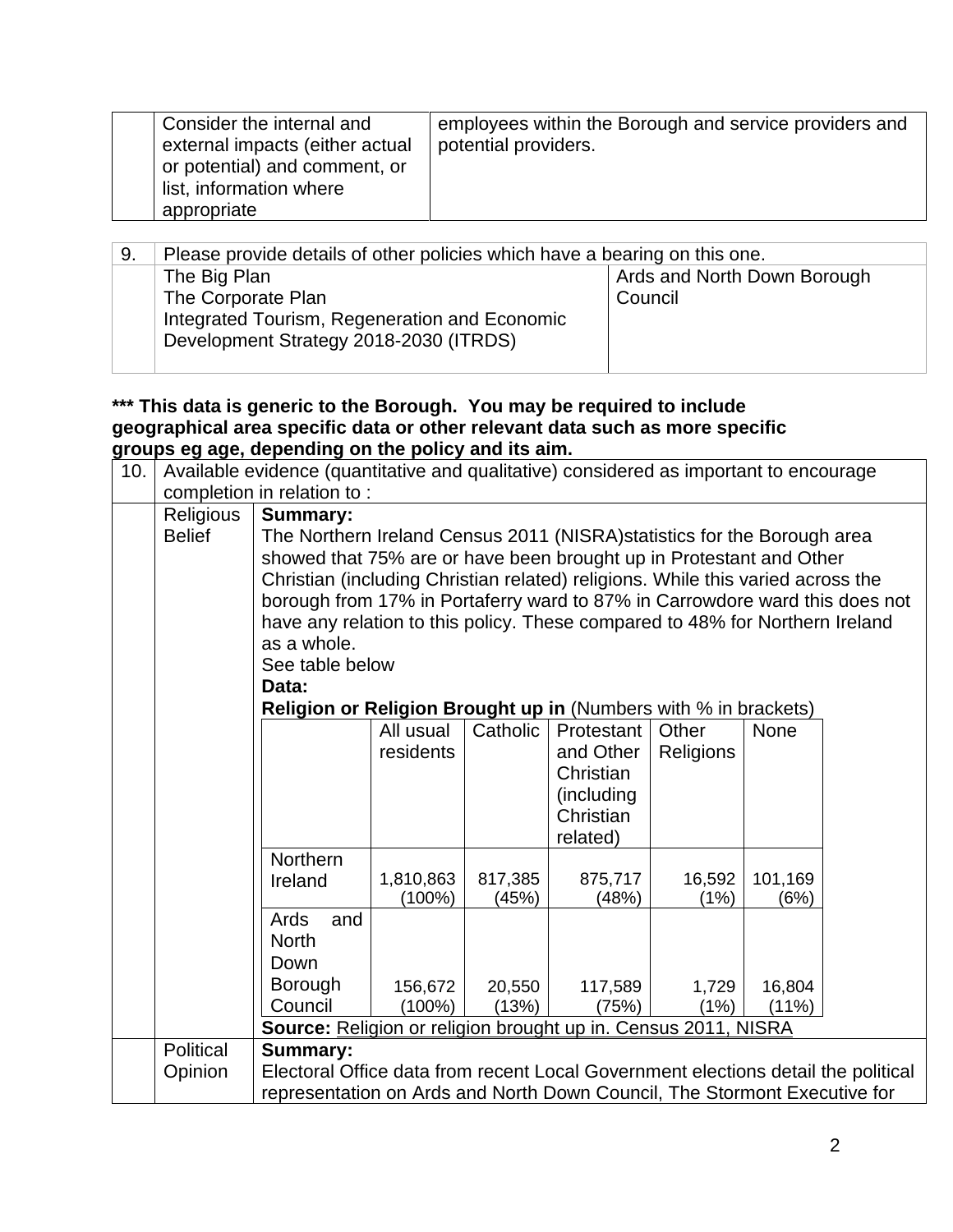|  | this electoral area and Westminster election. This data is an approximate<br>measure of political opinion of the voting electorate within the Borough. Turnout |                                |                                       |                |           |                     |                          |                |             |              |              |                |       |              |
|--|----------------------------------------------------------------------------------------------------------------------------------------------------------------|--------------------------------|---------------------------------------|----------------|-----------|---------------------|--------------------------|----------------|-------------|--------------|--------------|----------------|-------|--------------|
|  | to vote in North Down and Strangford constituencies tend to be lower than the                                                                                  |                                |                                       |                |           |                     |                          |                |             |              |              |                |       |              |
|  | rest of NI suggesting less strong political opinions. Of those who do turn out,<br>the results show preferences for voting Unionist parties.                   |                                |                                       |                |           |                     |                          |                |             |              |              |                |       |              |
|  | See table below                                                                                                                                                |                                |                                       |                |           |                     |                          |                |             |              |              |                |       |              |
|  | Data:                                                                                                                                                          |                                |                                       |                |           |                     |                          |                |             |              |              |                |       |              |
|  | <b>Council Election results</b><br>The most recent local council election $(2^{nd}$ May 2019) showed:                                                          |                                |                                       |                |           |                     |                          |                |             |              |              |                |       |              |
|  |                                                                                                                                                                |                                |                                       |                |           |                     | <b>Elected Candidate</b> |                |             |              |              |                |       |              |
|  |                                                                                                                                                                | Eligibl<br>е<br>Elector<br>ate | Votes<br>Polled<br>(%<br>Turno<br>ut) | <b>AUD</b>     | Sinn Féin | $\overline{5}$      | <b>SDLP</b>              | Alliance       | Independent | TUV          | Green        | $\frac{p}{q}$  | Aontu | <b>CCLA</b>  |
|  | Northern<br>Ireland                                                                                                                                            | 1,305,55<br>3                  | 687,733<br>(52.7%)                    | 122            | 105       | $\overline{7}$<br>5 | 59                       | 53             | 24          | 6            | 8            | $\overline{3}$ | 1     | $\mathbf{1}$ |
|  | Ards and<br><b>North</b><br>Down<br>Borough<br>Council                                                                                                         | 112,077                        | 47,161<br>(42.1%)                     | 14             |           | 8                   | 1                        | 10             | 3           | $\mathbf{1}$ | 3            |                |       |              |
|  | Ards<br>Peninsul<br>a (DEA)                                                                                                                                    | 16,656                         | 7,369<br>(44.2%)                      | 3              |           | 1                   | 1                        | 1              |             |              |              |                |       |              |
|  | Bangor<br>Central<br>(DEA)                                                                                                                                     | 17,194                         | 6,678<br>$(38.8\%)$                   | $\overline{2}$ |           | 1                   |                          | 1              | 1           |              | $\mathbf{1}$ |                |       |              |
|  | Bangor<br>East and<br>Donagha<br>dee<br>(DEA)                                                                                                                  | 16,956                         | 6,915<br>(40.8%)                      | $\mathbf 2$    |           | $\overline{c}$      |                          | $\mathbf{1}$   | $\mathbf 1$ |              |              |                |       |              |
|  | Bangor<br>West<br>(DEA)                                                                                                                                        | 13,479                         | 5,448<br>$(40.4\%)$                   | 1              |           | 1                   |                          | $\overline{2}$ |             |              | $\mathbf 1$  |                |       |              |
|  | Comber<br>(DEA)                                                                                                                                                | 13,681                         | 6,272<br>$(45.8\%)$                   | $\overline{2}$ |           | 1                   |                          | 1              |             | $\mathbf 1$  |              |                |       |              |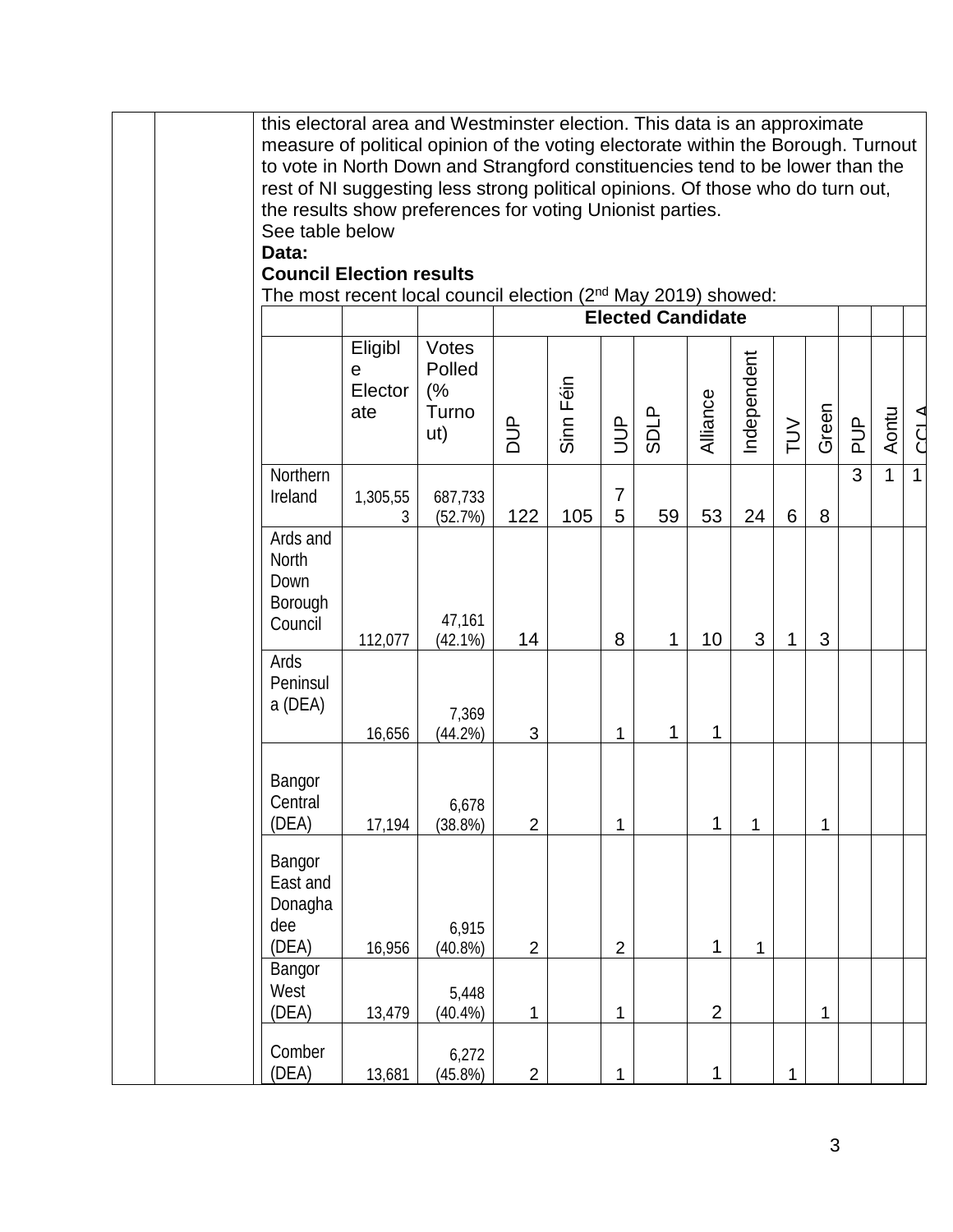|                 | Holywoo<br>d and<br>Clandeb<br>oye<br>(DEA)<br>14,158<br>Newtown<br>ards                                                                                                                                                                                                                                                                                                                                                                                                                                                                          | $(44.0\%)$             | 6,229<br>1<br>8,250 |               | 1             | $\overline{2}$              |                            |                                  | 1                                 |                                    |                        |  |
|-----------------|---------------------------------------------------------------------------------------------------------------------------------------------------------------------------------------------------------------------------------------------------------------------------------------------------------------------------------------------------------------------------------------------------------------------------------------------------------------------------------------------------------------------------------------------------|------------------------|---------------------|---------------|---------------|-----------------------------|----------------------------|----------------------------------|-----------------------------------|------------------------------------|------------------------|--|
|                 | (DEA)<br>19,953<br><b>Source: The Electoral Office, NI</b>                                                                                                                                                                                                                                                                                                                                                                                                                                                                                        | $(41.4\%)$             | 3                   |               | 1             | $\overline{2}$              | 1                          |                                  |                                   |                                    |                        |  |
| Racial<br>Group | <b>Summary:</b><br>NISRA, NINIS and Northern Ireland Strategic Migration Partnership data<br>provide up to date data. The 2011 census showed that 32,000 (1.8%) of the<br>usually resident population in Northern Ireland is from a minority ethnic<br>background. Within the borough, the 2011 Census showed that 1.5% (2,300)<br>were from a minority ethnic background. Across the borough this ranged from<br>5.2% in Loughview ward to 0.3% in Lisbane ward.<br>See table below<br>Data:<br><b>Ethnic Group</b> (Numbers with % in brackets) |                        |                     |               |               |                             |                            |                                  |                                   |                                    |                        |  |
|                 |                                                                                                                                                                                                                                                                                                                                                                                                                                                                                                                                                   | residents<br>All usual | White               | Chinese       | Indian        | Bangladeshi                 | Other Asian                | <b>Black African</b>             | <b>Black Other</b>                | Mixed                              | Other                  |  |
|                 | Northern Ireland                                                                                                                                                                                                                                                                                                                                                                                                                                                                                                                                  | 1,810,86<br>$3(100\%)$ | 1,778,44<br>9(98%)  | 6,303<br>(0%) | 6,198<br>(0%) | 540<br>(0%                  | 6,<br>08<br>9<br>(0)<br>%) | 2,3<br>45<br>(0)<br>%)           | 12<br>71<br>(0)<br>%)             | 6,0<br>14<br>(0)<br>%)             | 3,6<br>54<br>(0)<br>%) |  |
|                 | Ards and North<br>Borough<br>Down<br>Council                                                                                                                                                                                                                                                                                                                                                                                                                                                                                                      | 156,672<br>$(100\%)$   | 154,365<br>(99%)    | 406<br>(0%)   | 283<br>(0%)   | 177<br>(0%                  | 41<br>5<br>(0)<br>$%$ )    | 13<br>9<br>(0)<br>%)             | 13<br>$\overline{2}$<br>(0)<br>%) | 55<br>6<br>(0)<br>%)               | 19<br>9<br>(0)<br>%)   |  |
|                 | Ards Peninsula                                                                                                                                                                                                                                                                                                                                                                                                                                                                                                                                    | 22,797<br>$(100\%)$    | 22,641<br>(99%)     | 29 (0%)       | 17<br>(0%)    | 5<br>(0%                    | 17<br>(0)<br>%             | 6<br>(0)<br>%)                   | $\overline{2}$<br>(0)<br>%)       | 54<br>(0)<br>%)<br>11              | 26<br>(0)<br>$%$ )     |  |
|                 | <b>Bangor Central</b>                                                                                                                                                                                                                                                                                                                                                                                                                                                                                                                             | 23,524<br>$(100\%)$    | 24,469<br>(98%)     | 105<br>(0%)   | 43<br>(0%)    | 17<br>(0%                   | 43<br>(0)<br>%)            | 26<br>(0)<br>%)                  | 32<br>(0)<br>%)                   | 9<br>(0)<br>%)                     | 38<br>(0)<br>%)        |  |
|                 | <b>Bangor East</b><br>and<br>Donaghadee                                                                                                                                                                                                                                                                                                                                                                                                                                                                                                           | 24,892<br>$(100\%)$    | 22,648<br>(99%)     | 56 (0%)       | 27<br>(0%)    | 10<br>(0%<br>$\overline{2}$ | 91<br>(0)<br>%)            | 11<br>(0)<br>%<br>$\mathfrak{Z}$ | $\overline{2}$<br>(0)<br>%)<br>26 | 82<br>(0)<br>%)<br>$\overline{73}$ | 19<br>(0)<br>%)<br>15  |  |
|                 | <b>Bangor West</b>                                                                                                                                                                                                                                                                                                                                                                                                                                                                                                                                | 22,946<br>(100%)       | 17,763<br>(98%)     | 19 (0%)       | 135           | (0%                         | 11<br>6                    | (0)<br>%                         | (0)<br>%)                         | (0)<br>%)                          | (0)<br>%)              |  |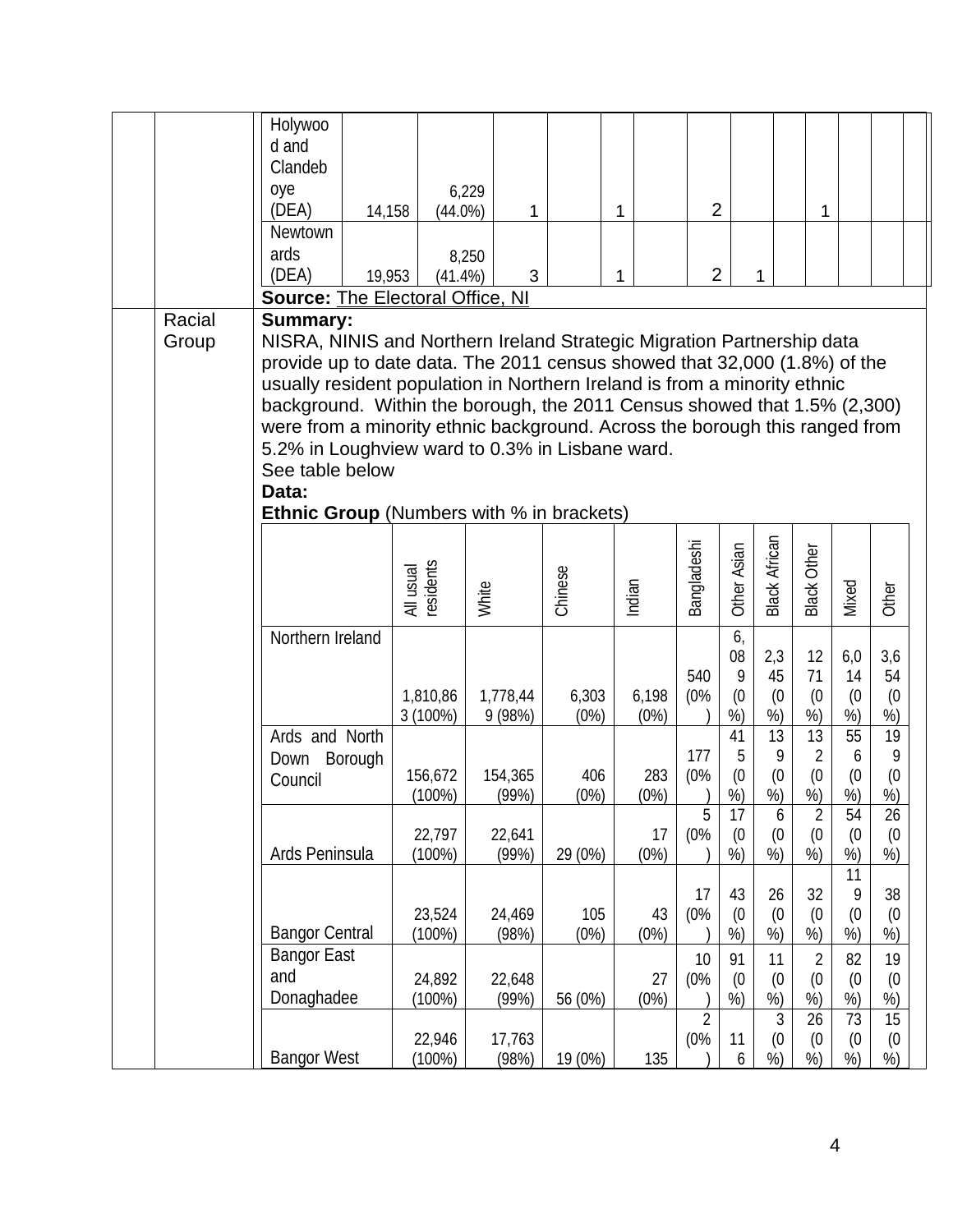|                |                                                                                                                                                                  |              | 18,152              | 18,216                                                   |                                            |                 |                              | 9<br>(0%                               | 35<br>(0)            | 4<br>(0)                                                            | 8<br>(0)  | 55<br>(0)                     | 17<br>(0)                                    |
|----------------|------------------------------------------------------------------------------------------------------------------------------------------------------------------|--------------|---------------------|----------------------------------------------------------|--------------------------------------------|-----------------|------------------------------|----------------------------------------|----------------------|---------------------------------------------------------------------|-----------|-------------------------------|----------------------------------------------|
|                | Comber                                                                                                                                                           |              | $(100\%)$           | (99%)                                                    |                                            | 30 (0%)         | 8(0%)                        |                                        | %)                   | %)                                                                  | %)        | %)<br>$\overline{10}$         | $%$ )                                        |
|                |                                                                                                                                                                  |              |                     |                                                          |                                            |                 |                              | 23                                     | 81                   | 81                                                                  | 56        | 1                             | 61                                           |
|                | Holywood and<br>Clandeboye                                                                                                                                       |              | 18,382<br>$(100\%)$ | 20,061<br>(98%)                                          |                                            | 65 (0%)         | 31<br>(0%)                   | (0%                                    | (0)<br>%)            | (0)<br>%)                                                           | (0)<br>%) | (0)                           | (0)                                          |
|                |                                                                                                                                                                  |              |                     |                                                          |                                            |                 |                              | 111                                    | 30                   | 8                                                                   | 6         | %<br>$\overline{75}$          | $\%$<br>$\overline{20}$                      |
|                |                                                                                                                                                                  |              | 20,560              | 27,841                                                   |                                            | 105             | 20                           | (0%                                    | (0)                  | (0)                                                                 | (0)       | (0)                           | (0)                                          |
|                | <b>Newtownards</b><br>Source: Ethnic Group, Census 2011, NISRA                                                                                                   |              | $(100\%)$           | (99%)                                                    |                                            | (0%)            | (0%)                         |                                        | %                    | %)                                                                  | %)        | %)                            | %)                                           |
| Age            | NISRA have published population projections for the Borough which show that                                                                                      |              |                     |                                                          |                                            |                 |                              |                                        |                      |                                                                     |           |                               |                                              |
|                | the proportion of those aged 85 and over are expected to more than double                                                                                        |              |                     |                                                          |                                            |                 |                              |                                        |                      |                                                                     |           |                               |                                              |
|                | within the next 25 years.                                                                                                                                        |              |                     |                                                          |                                            |                 |                              |                                        |                      |                                                                     |           |                               |                                              |
|                | ANDBC has the highest % population of older people in Northern Ireland.                                                                                          |              |                     |                                                          |                                            |                 |                              |                                        |                      |                                                                     |           |                               |                                              |
|                | See table below<br>Data:                                                                                                                                         |              |                     |                                                          |                                            |                 |                              |                                        |                      |                                                                     |           |                               |                                              |
|                | Age Groups (Numbers with % in brackets)                                                                                                                          |              |                     |                                                          |                                            |                 |                              |                                        |                      |                                                                     |           |                               |                                              |
|                |                                                                                                                                                                  |              |                     |                                                          |                                            |                 |                              |                                        |                      |                                                                     |           |                               |                                              |
|                |                                                                                                                                                                  |              |                     | $0 - 15$                                                 |                                            | 16-39           |                              | 40-64                                  |                      |                                                                     | $65+$     |                               | Total                                        |
|                | Northern Ireland                                                                                                                                                 |              |                     | 385,200                                                  |                                            | 583,116         |                              | 591,481                                |                      | 291,824                                                             |           | 1,851,621                     |                                              |
|                |                                                                                                                                                                  |              |                     | (21%)                                                    |                                            | (31%)           |                              | (32%)                                  |                      | (16%)                                                               |           |                               | (100%)                                       |
|                | Ards<br>and                                                                                                                                                      | <b>North</b> |                     |                                                          |                                            |                 |                              |                                        |                      |                                                                     |           |                               |                                              |
|                | Down<br>Council                                                                                                                                                  | Borough      |                     | 29,801<br>(19%)                                          |                                            | 43,239<br>(27%) |                              | 54,094<br>(34%)                        |                      | 31,663<br>(20%)                                                     |           |                               | 158,797<br>$(100\%)$                         |
|                |                                                                                                                                                                  |              |                     | <b>Sources: Demography and Methodology Branch, NISRA</b> |                                            |                 |                              |                                        |                      |                                                                     |           |                               |                                              |
|                | <b>World Health Organization</b>                                                                                                                                 |              |                     |                                                          |                                            |                 |                              |                                        |                      |                                                                     |           |                               |                                              |
| <b>Marital</b> | The 2011 Northern Ireland Census showed that 48% of adults (those aged                                                                                           |              |                     |                                                          |                                            |                 |                              |                                        |                      |                                                                     |           |                               |                                              |
| <b>Status</b>  | over 16 years of age) in Northern Ireland were either married or in a registered<br>same-sex civil partnership. Within the borough, 54% of adults fell into this |              |                     |                                                          |                                            |                 |                              |                                        |                      |                                                                     |           |                               |                                              |
|                | category. This varies across the borough from 36% in Central (Ards) ward to                                                                                      |              |                     |                                                          |                                            |                 |                              |                                        |                      |                                                                     |           |                               |                                              |
|                | 64% in Lisbane ward.                                                                                                                                             |              |                     |                                                          |                                            |                 |                              |                                        |                      |                                                                     |           |                               |                                              |
|                | See table below                                                                                                                                                  |              |                     |                                                          |                                            |                 |                              |                                        |                      |                                                                     |           |                               |                                              |
|                | Data:                                                                                                                                                            |              |                     |                                                          |                                            |                 |                              |                                        |                      |                                                                     |           |                               |                                              |
|                | Marital Status (All aged 16+) (Numbers with % in brackets)                                                                                                       |              |                     |                                                          |                                            |                 |                              |                                        |                      |                                                                     |           |                               |                                              |
|                |                                                                                                                                                                  |              |                     |                                                          |                                            |                 |                              | $\overline{5}$                         |                      |                                                                     | dissolved | Widowed or surviving<br>same- |                                              |
|                |                                                                                                                                                                  |              | All usual residents |                                                          | sex civil partnership<br>registered a same |                 | nartnershi                   | Separated (but still<br>$\overline{c}$ | Divorced or formerly |                                                                     |           |                               |                                              |
|                |                                                                                                                                                                  |              |                     |                                                          |                                            |                 |                              |                                        |                      |                                                                     |           |                               |                                              |
|                |                                                                                                                                                                  |              |                     |                                                          |                                            |                 |                              |                                        |                      |                                                                     |           |                               |                                              |
|                |                                                                                                                                                                  |              |                     |                                                          |                                            |                 | i<br>ai<br>d                 | عدالمع                                 |                      |                                                                     |           |                               |                                              |
|                |                                                                                                                                                                  |              |                     | married or never<br>Single (never                        |                                            | Married         | In a registered same-<br>SAX | legally married                        |                      | partnership which is<br>now legally dissolve<br>in a same-sex civil |           |                               | partner from a same<br>sex civil partnership |
|                | Northern                                                                                                                                                         |              |                     |                                                          |                                            | 68              |                              | 56,91                                  |                      |                                                                     |           |                               |                                              |
|                | Ireland                                                                                                                                                          |              | 1,431,540           |                                                          | 517,393                                    | 0,8             | 1,2                          |                                        |                      | 78,074                                                              |           |                               | 97,088                                       |
|                |                                                                                                                                                                  |              | $(100\%)$           |                                                          | (36%)                                      | 31              | 43                           | (4% )                                  |                      | (5%)                                                                |           |                               | (7%)                                         |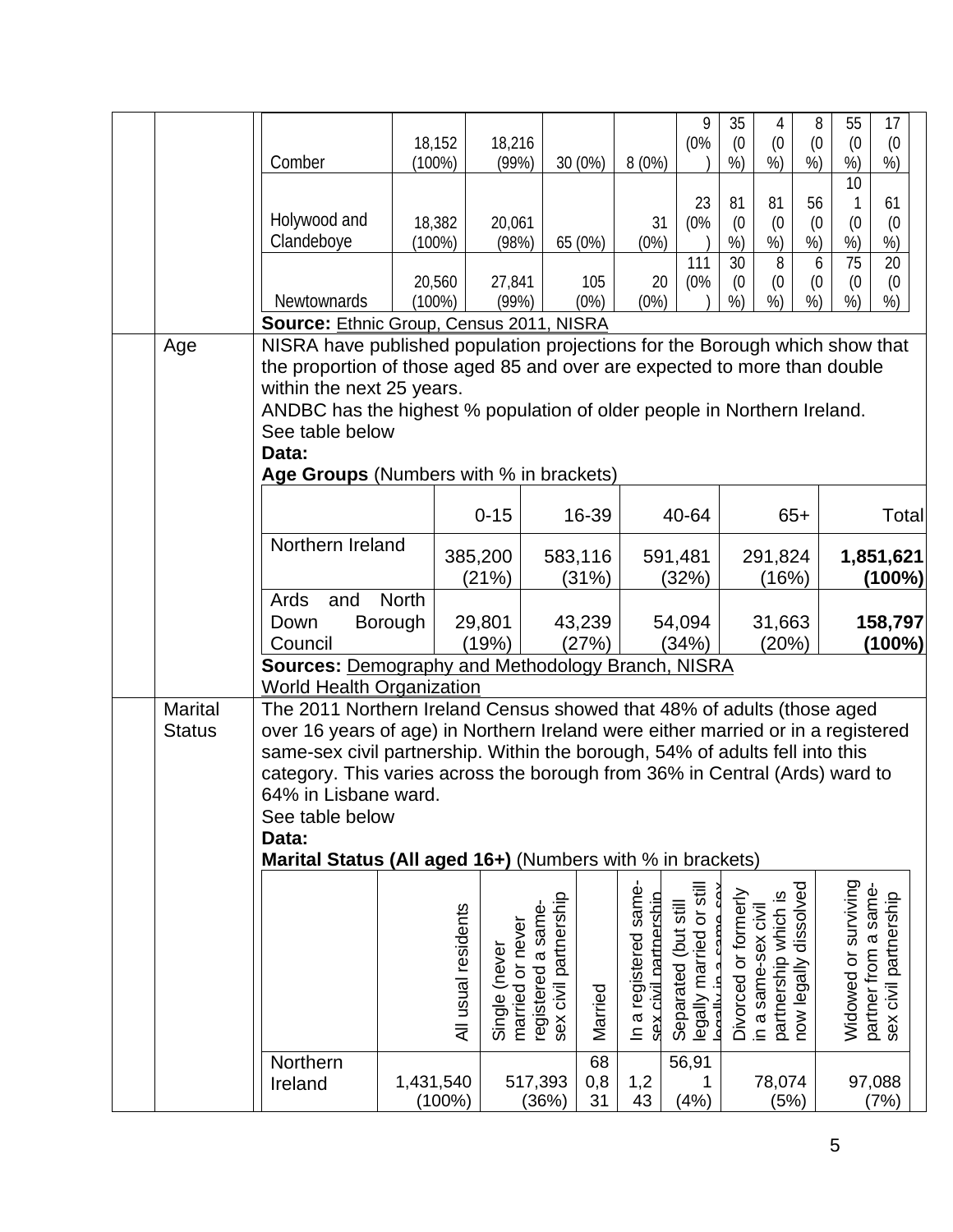|                             |                                                                                                                                                     |                                                                                                                                                                                                                                                                                                                                                                                                                                                                                                                                                                                                                                                                                                                                                                                     |                 | (48)<br>$%$ )      | (0)<br>$%$ )  |               |         |               |                        |  |
|-----------------------------|-----------------------------------------------------------------------------------------------------------------------------------------------------|-------------------------------------------------------------------------------------------------------------------------------------------------------------------------------------------------------------------------------------------------------------------------------------------------------------------------------------------------------------------------------------------------------------------------------------------------------------------------------------------------------------------------------------------------------------------------------------------------------------------------------------------------------------------------------------------------------------------------------------------------------------------------------------|-----------------|--------------------|---------------|---------------|---------|---------------|------------------------|--|
|                             | Ards<br>and<br>North Down                                                                                                                           |                                                                                                                                                                                                                                                                                                                                                                                                                                                                                                                                                                                                                                                                                                                                                                                     |                 | 67,<br>86          | 12            |               |         |               |                        |  |
|                             | Borough<br>Council                                                                                                                                  | 126,945<br>$(100\%)$                                                                                                                                                                                                                                                                                                                                                                                                                                                                                                                                                                                                                                                                                                                                                                | 36,730<br>(29%) | 6<br>(53)<br>$%$ ) | 3<br>(0)<br>% | 4,328<br>(3%) |         | 8,548<br>(7%) | 9,350<br>(7%)          |  |
|                             | Source: Northern Ireland 2011 Census, Marital Status                                                                                                |                                                                                                                                                                                                                                                                                                                                                                                                                                                                                                                                                                                                                                                                                                                                                                                     |                 |                    |               |               |         |               |                        |  |
| Sexual<br>orientatio<br>n   | <b>Summary:</b>                                                                                                                                     | It should be noted that no reliable data is available on sexual orientation-<br>NISRA are currently examining methodology on how to measure this. However,<br>the 2011 census indicates that less than 1% of the Northern Ireland adult<br>population (those aged 16 years and over) were in a registered same-sex civil<br>partnership. This was similar to the borough as a whole. The Continuous<br>Household Survey in Northern Ireland estimated this figure between 0.9% and<br>1.9% in 2015-2016. The Office for National Statistics estimates a similar range<br>for the United Kingdom (1.7%).<br>Source: Northern Ireland 2011 Census, Marital Status<br><b>ONS 2015 Sexual Identity</b><br>According to census (NISRA) almost half of the population of Northern Ireland |                 |                    |               |               |         |               |                        |  |
| Men &<br>Women<br>generally | were male (49%) and this was similar throughout Ards and North Down<br>Borough Council (48%). See table below<br>Data:                              |                                                                                                                                                                                                                                                                                                                                                                                                                                                                                                                                                                                                                                                                                                                                                                                     |                 |                    |               |               |         |               |                        |  |
|                             |                                                                                                                                                     |                                                                                                                                                                                                                                                                                                                                                                                                                                                                                                                                                                                                                                                                                                                                                                                     |                 |                    |               |               |         |               |                        |  |
|                             |                                                                                                                                                     |                                                                                                                                                                                                                                                                                                                                                                                                                                                                                                                                                                                                                                                                                                                                                                                     |                 | <b>Males</b>       |               |               | Females |               | All                    |  |
|                             | Northern Ireland                                                                                                                                    |                                                                                                                                                                                                                                                                                                                                                                                                                                                                                                                                                                                                                                                                                                                                                                                     | 887,323 (49%    |                    |               | 923,540 (51%) |         |               | 1,810,863<br>$(100\%)$ |  |
|                             | Ards and North Down<br><b>Borough Council</b>                                                                                                       |                                                                                                                                                                                                                                                                                                                                                                                                                                                                                                                                                                                                                                                                                                                                                                                     | 75,920 (48%)    |                    |               | 80,752 (52%)  |         |               | 156,672(100%)          |  |
|                             | Source: Age Structure, Census 2011, NISRA                                                                                                           |                                                                                                                                                                                                                                                                                                                                                                                                                                                                                                                                                                                                                                                                                                                                                                                     |                 |                    |               |               |         |               |                        |  |
| <b>Disability</b>           | Review of statistical classification and delineation of settlements, NISRA<br>The 2011 Census (NISRA) showed that 20% of the population in Ards and |                                                                                                                                                                                                                                                                                                                                                                                                                                                                                                                                                                                                                                                                                                                                                                                     |                 |                    |               |               |         |               |                        |  |
|                             | North Down area had a health issue or disability (including those related to old                                                                    |                                                                                                                                                                                                                                                                                                                                                                                                                                                                                                                                                                                                                                                                                                                                                                                     |                 |                    |               |               |         |               |                        |  |
|                             | age) which has lasted or expected to last at least 12 months. (This was similar<br>to the Northern Ireland figure of 21%.)                          |                                                                                                                                                                                                                                                                                                                                                                                                                                                                                                                                                                                                                                                                                                                                                                                     |                 |                    |               |               |         |               |                        |  |
|                             | <b>Disability Living Allowances, 2015</b>                                                                                                           |                                                                                                                                                                                                                                                                                                                                                                                                                                                                                                                                                                                                                                                                                                                                                                                     |                 |                    |               |               |         |               |                        |  |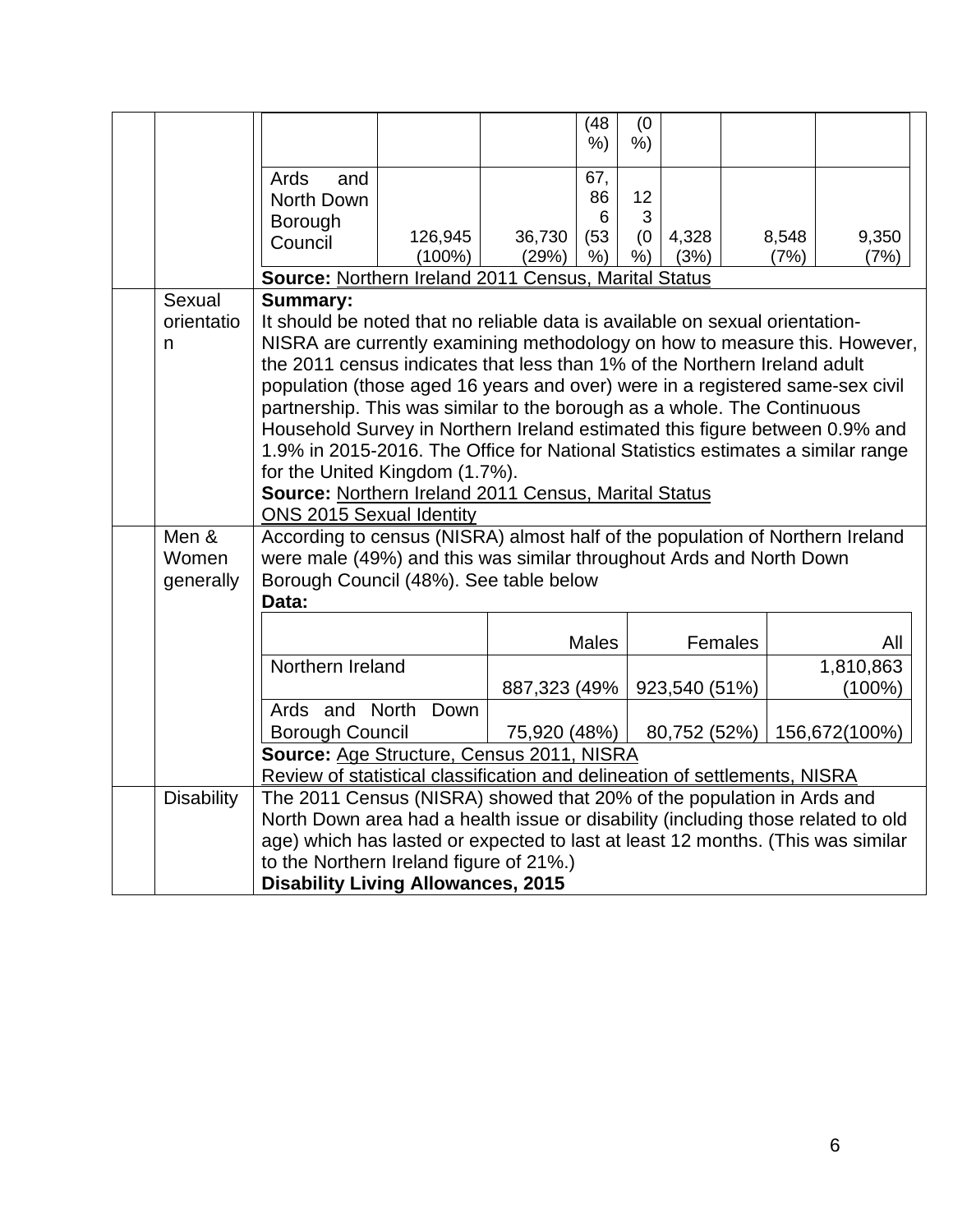|         |                                                                                     | 2015 (Disability | 2015 (Multiple              |  |  |  |  |  |
|---------|-------------------------------------------------------------------------------------|------------------|-----------------------------|--|--|--|--|--|
|         |                                                                                     | Living           | <b>Disability Benefits)</b> |  |  |  |  |  |
|         |                                                                                     | Allowance        | *MDB is                     |  |  |  |  |  |
|         |                                                                                     | Recipients)      | aggregated data             |  |  |  |  |  |
|         |                                                                                     |                  | from Attendance             |  |  |  |  |  |
|         |                                                                                     |                  | Allowance,                  |  |  |  |  |  |
|         |                                                                                     |                  | <b>Disability Living</b>    |  |  |  |  |  |
|         |                                                                                     |                  | Allowance,                  |  |  |  |  |  |
|         |                                                                                     |                  | <b>Incapacity Benefit</b>   |  |  |  |  |  |
|         |                                                                                     |                  | and Severe                  |  |  |  |  |  |
|         |                                                                                     |                  | <b>Disablement</b>          |  |  |  |  |  |
|         |                                                                                     |                  | Allowance data,             |  |  |  |  |  |
|         |                                                                                     |                  | and data for                |  |  |  |  |  |
|         |                                                                                     |                  | <b>Employment and</b>       |  |  |  |  |  |
|         |                                                                                     |                  | Support allowance           |  |  |  |  |  |
|         | Northern Ireland                                                                    | 209,280          | 251,490                     |  |  |  |  |  |
|         | Ards and North Down Borough                                                         |                  |                             |  |  |  |  |  |
|         | Council                                                                             | 13,840           | 18,080                      |  |  |  |  |  |
|         | Ards Peninsula                                                                      | 2,920            | n/a                         |  |  |  |  |  |
|         | <b>Bangor Central</b>                                                               | 2,250            | n/a                         |  |  |  |  |  |
|         | <b>Bangor East and Donaghadee</b>                                                   | 1,740            | n/a                         |  |  |  |  |  |
|         | <b>Bangor West</b>                                                                  | 1,650            | n/a                         |  |  |  |  |  |
|         | Comber                                                                              | 1,270            | n/a                         |  |  |  |  |  |
|         | Holywood and Clandeboye                                                             | 1,180            | n/a                         |  |  |  |  |  |
|         | <b>Newtownards</b>                                                                  | 2,840            | n/a                         |  |  |  |  |  |
|         | Northern Ireland Census 2011 Long-term health problem or disability by long-        |                  |                             |  |  |  |  |  |
|         | term problem or disability                                                          |                  |                             |  |  |  |  |  |
| Depende | <b>Summary:</b>                                                                     |                  |                             |  |  |  |  |  |
| nts     | In considering this dimension the following have been included: persons with        |                  |                             |  |  |  |  |  |
|         | responsibility for the care of a child, children, a person with a disability and or |                  |                             |  |  |  |  |  |
|         | an older person. According to the Continuous Household Survey, 2013-2016,           |                  |                             |  |  |  |  |  |
|         | 37% of Ards and North Down claimed to have a dependent (This did not                |                  |                             |  |  |  |  |  |
|         | differentiate on the type of dependent).                                            |                  |                             |  |  |  |  |  |
|         | According to the 2011 Census, 7,474 households in Ards and North Down had           |                  |                             |  |  |  |  |  |
|         | a dependent child under the age of 4 (This might give an indication on the          |                  |                             |  |  |  |  |  |
|         | numbers who would have buggies or prams).                                           |                  |                             |  |  |  |  |  |
|         | <b>Sources: Continuous Household Survey</b>                                         |                  |                             |  |  |  |  |  |

| 11. | Based on data previously provided what are the needs, experiences and priorities for each |                                                                     |  |  |  |  |  |  |  |  |
|-----|-------------------------------------------------------------------------------------------|---------------------------------------------------------------------|--|--|--|--|--|--|--|--|
|     | of the following categories, in relation to this policy/decision?                         |                                                                     |  |  |  |  |  |  |  |  |
|     | <b>Religious Belief</b>                                                                   | The BMCS is inherently diverse in its reach, seeking to             |  |  |  |  |  |  |  |  |
|     | <b>Political Opinion</b>                                                                  | engage with all identities and is inclusive of all religious belief |  |  |  |  |  |  |  |  |
|     | <b>Racial Group</b>                                                                       | groups, all political opinions, racial groups, age ranges, all      |  |  |  |  |  |  |  |  |
|     | Age                                                                                       | types marital status, sexual orientation, gender, and               |  |  |  |  |  |  |  |  |
|     | <b>Marital Status</b>                                                                     |                                                                     |  |  |  |  |  |  |  |  |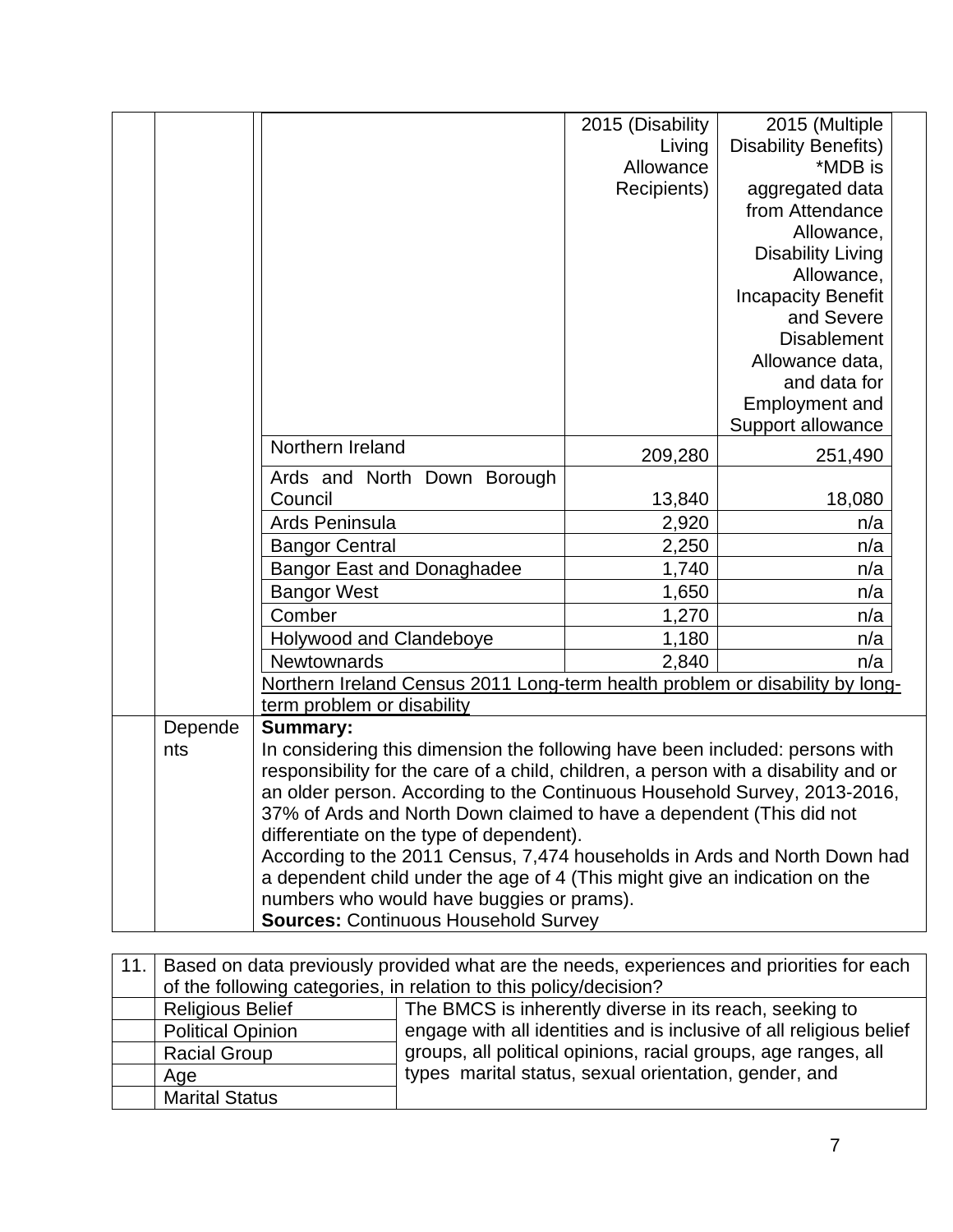| Sexual orientation    | disability. The target audiences are generally adult, and so it |
|-----------------------|-----------------------------------------------------------------|
| Men & Women generally | is not designed to target communications to dependents.         |
| Disability            |                                                                 |
| <b>Dependents</b>     |                                                                 |

### **Does this Policy require an Equality Impact Assessment?**

|                          | What is the likely impact on equality of opportunity for each of the Section 75 categories? |                  |
|--------------------------|---------------------------------------------------------------------------------------------|------------------|
|                          | Detail of Impact                                                                            | Level of Impact  |
|                          |                                                                                             | Minor/Major/None |
| <b>Religious Belief</b>  | No impact on equality of                                                                    | <b>None</b>      |
| <b>Political Opinion</b> | opportunity has been identified. It                                                         |                  |
| <b>Racial Group</b>      | will aim to engage with the                                                                 |                  |
| Age                      | breadth of potential audiences                                                              |                  |
| <b>Marital Status</b>    | and recognises all Section 75                                                               |                  |
| Sexual orientation       | dimensions will have their needs                                                            |                  |
| Men & Women generally    | considered and addressed                                                                    |                  |
| <b>Disability</b>        |                                                                                             |                  |
| Dependents               |                                                                                             |                  |

| 2. | Are there opportunities to better promote equality of opportunity for people within the<br>Section 75 equality categories? |                                                                                                                                                                                                                     |                          |
|----|----------------------------------------------------------------------------------------------------------------------------|---------------------------------------------------------------------------------------------------------------------------------------------------------------------------------------------------------------------|--------------------------|
|    |                                                                                                                            | If "Yes", provide details                                                                                                                                                                                           | If "No", provide details |
|    | <b>Religious Belief</b>                                                                                                    | No. The promotional plans contained within the Borough<br>Marketing and Communications Strategy are broad<br>reaching in nature and promote equality of opportunity for<br>people within all Section 75 categories. |                          |
|    | <b>Political Opinion</b>                                                                                                   |                                                                                                                                                                                                                     |                          |
|    | <b>Racial Group</b>                                                                                                        |                                                                                                                                                                                                                     |                          |
|    | Age                                                                                                                        |                                                                                                                                                                                                                     |                          |
|    | <b>Marital Status</b>                                                                                                      |                                                                                                                                                                                                                     |                          |
|    | Sexual orientation                                                                                                         |                                                                                                                                                                                                                     |                          |
|    | Men & Women generally                                                                                                      |                                                                                                                                                                                                                     |                          |
|    | <b>Disability</b>                                                                                                          |                                                                                                                                                                                                                     |                          |
|    | Dependents                                                                                                                 |                                                                                                                                                                                                                     |                          |

| 3.                      | To what extent is the Policy likely to impact on Good Relations between people of different<br>religious belief, political opinion or racial group? |                                                              |                                                         |  |
|-------------------------|-----------------------------------------------------------------------------------------------------------------------------------------------------|--------------------------------------------------------------|---------------------------------------------------------|--|
|                         | Details of Impact<br>Level of Impact                                                                                                                |                                                              |                                                         |  |
|                         |                                                                                                                                                     |                                                              | Minor/Major/None                                        |  |
| <b>Religious Belief</b> |                                                                                                                                                     |                                                              | No impact on Good Relations between people of different |  |
|                         | <b>Political Opinion</b>                                                                                                                            | religious belief, political opinion or racial group, and the |                                                         |  |
|                         | <b>Racial Group</b>                                                                                                                                 | Borough Marketing and Communications Strategy is             |                                                         |  |
|                         |                                                                                                                                                     | delivered equally across all groups.                         |                                                         |  |

4. Are there opportunities to better promote Good Relations between people of different religious belief, political opinion or racial group? If "Yes" provide details | If "No" provide details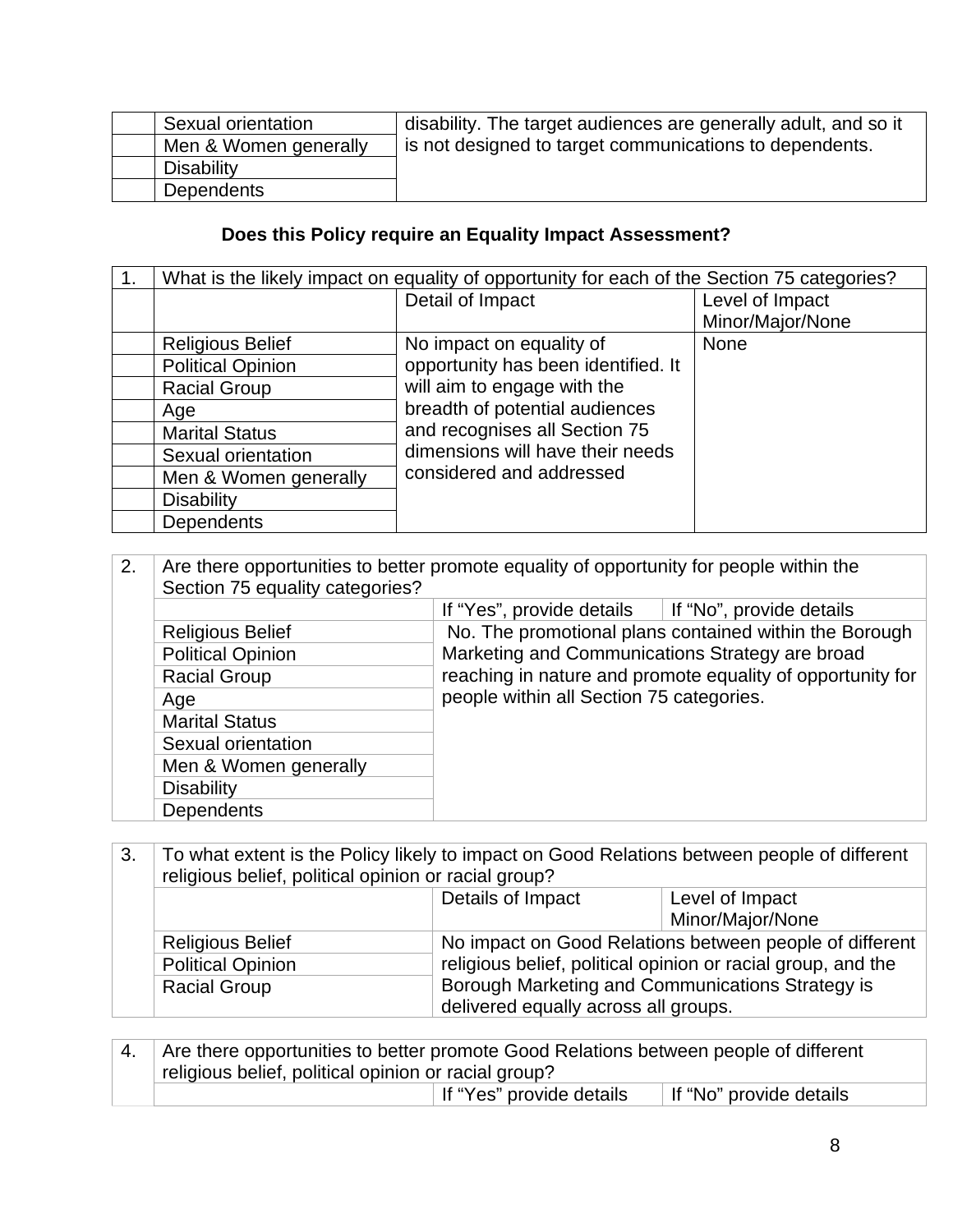| <b>Religious Belief</b>  | No, the impact of the Borough Marketing and                |
|--------------------------|------------------------------------------------------------|
| <b>Political Opinion</b> | Communications Strategy is delivered equally across        |
| <b>Racial Group</b>      | people of different religious belief, political opinion or |
|                          | racial group.                                              |

#### Additional Considerations

| <b>Multiple Identity Considerations</b>                                                                                                                                                                                                                                                                                 | Details of Impact or potential impact<br>(Positive/Negative) |
|-------------------------------------------------------------------------------------------------------------------------------------------------------------------------------------------------------------------------------------------------------------------------------------------------------------------------|--------------------------------------------------------------|
| Are there any potential impacts of the<br>policy decision on people with multiple<br>identities?<br>(e.g. disabled minority ethnic persons).<br>Where appropriate provide details of data<br>on the impact of the policy on people with<br>multiple identities.<br>Specify relevant Section 75 categories<br>concerned. | No potential impact identified                               |

### **Disability Discrimination Order (NI) 2006**

| Does this proposed policy<br>provide an opportunity to:                          | Yes / No | Explain your reasoning:                                                                                                                                                                                           |
|----------------------------------------------------------------------------------|----------|-------------------------------------------------------------------------------------------------------------------------------------------------------------------------------------------------------------------|
| better promote positive<br>attitudes towards disabled<br>people                  | Yes      | This proposed policy will be made<br>available in a range of different mediums<br>and accessible formats.<br>The promotional plans laid out will be                                                               |
| increase participation by<br>$\blacksquare$<br>disabled people in public<br>life |          | delivered across a broad range of<br>promotional channels including digital e.g.<br>social media and web; and traditional<br>medium e.g. print advertising in order to<br>ensure a broad reach of communications. |

#### Monitoring Arrangements

Section 75 places a requirement on the Council to have equality monitoring arrangements in place to assess the impact of policies and services, help identify barriers to fair participation and to better promote equality of opportunity.

| Outline what data you could      | The key campaigns laid out as part of the Inward         |
|----------------------------------|----------------------------------------------------------|
| collect in the future to monitor | Investment and Visitor Promotional plans as part of this |
| the impact of this policy /      | Borough Marketing and Communications Strategy will be    |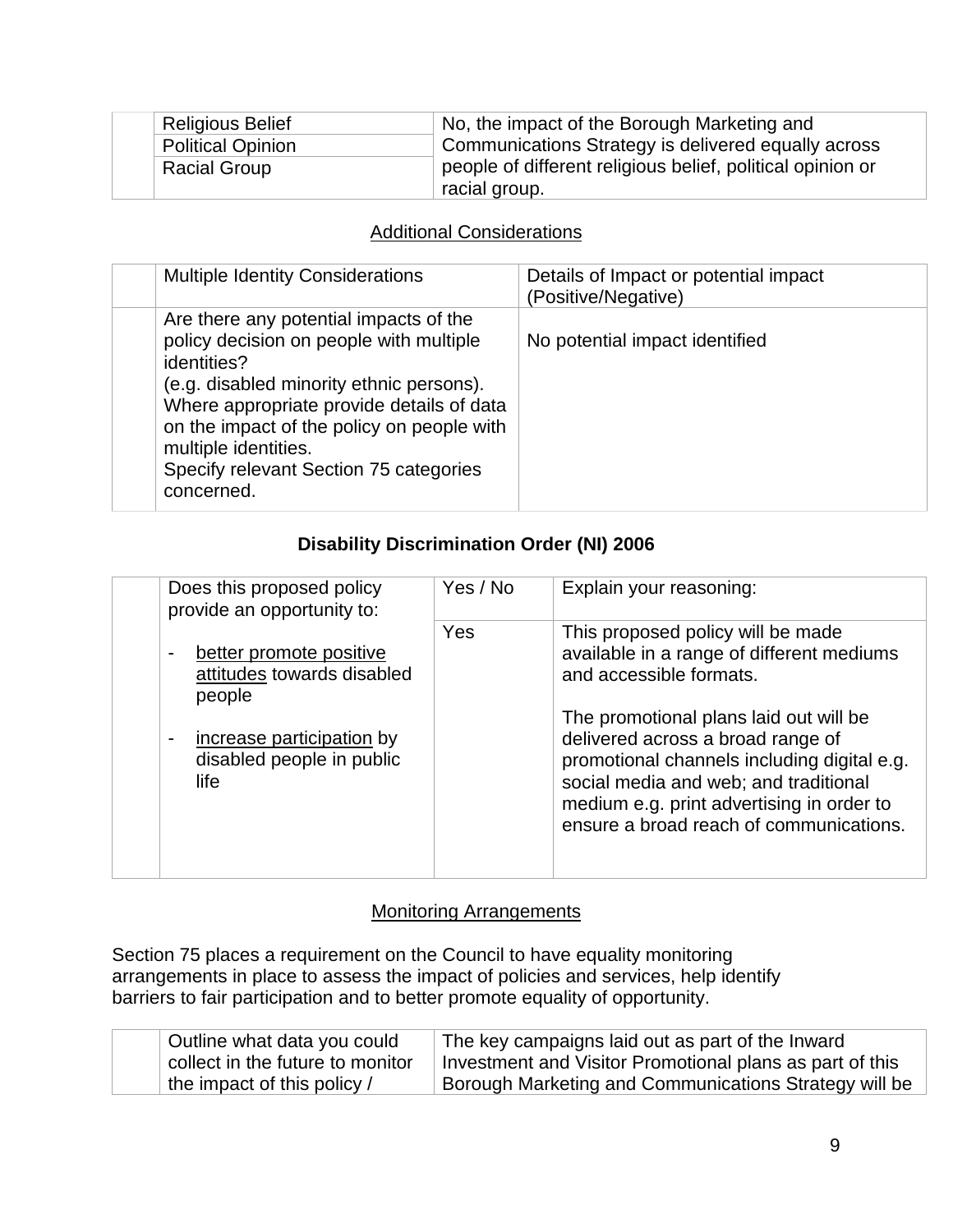| decision on equality, good      | monitored for reach to Borough and out of borough      |
|---------------------------------|--------------------------------------------------------|
| relations and disability duties | audiences.                                             |
|                                 | Compliments and complaints will be gathered and        |
|                                 | reviewed in order to monitor the impact of the policy. |
|                                 |                                                        |

I can confirm that the proposed policy / decision have been screened for:-

| Equality of opportunity and good relations |
|--------------------------------------------|
| Disabilities duties                        |

On the basis of the answers to the screening questions, I recommend that this policy / decision is:-

| X                                  | Screened Out – No EQIA necessary (no impacts)     |
|------------------------------------|---------------------------------------------------|
|                                    | Screened Out – Mitigating Actions (minor impacts) |
|                                    | Screened In - Necessary to conduct a full EQIA    |
| Please detail actions to be taken: |                                                   |

Screening assessment completed by:-

Name: Claire McCrea Title: Borough Marketing Manager Date: 03/11/2021 Signature:

Director/Head of Service decision approved by:

Name: Title: Date: Signature:

|  | <b>Priority Rating for</b>                                 | <b>Priority Criterion</b>                               | Rating |
|--|------------------------------------------------------------|---------------------------------------------------------|--------|
|  | <b>Timetabling an Equality</b><br>Impact Assessment. (1-3) | Effect on equality of opportunity and good<br>relations |        |
|  |                                                            | Social need                                             |        |
|  |                                                            | Effect on people's daily lives                          |        |

#### If an Equality Impact Assessment is required